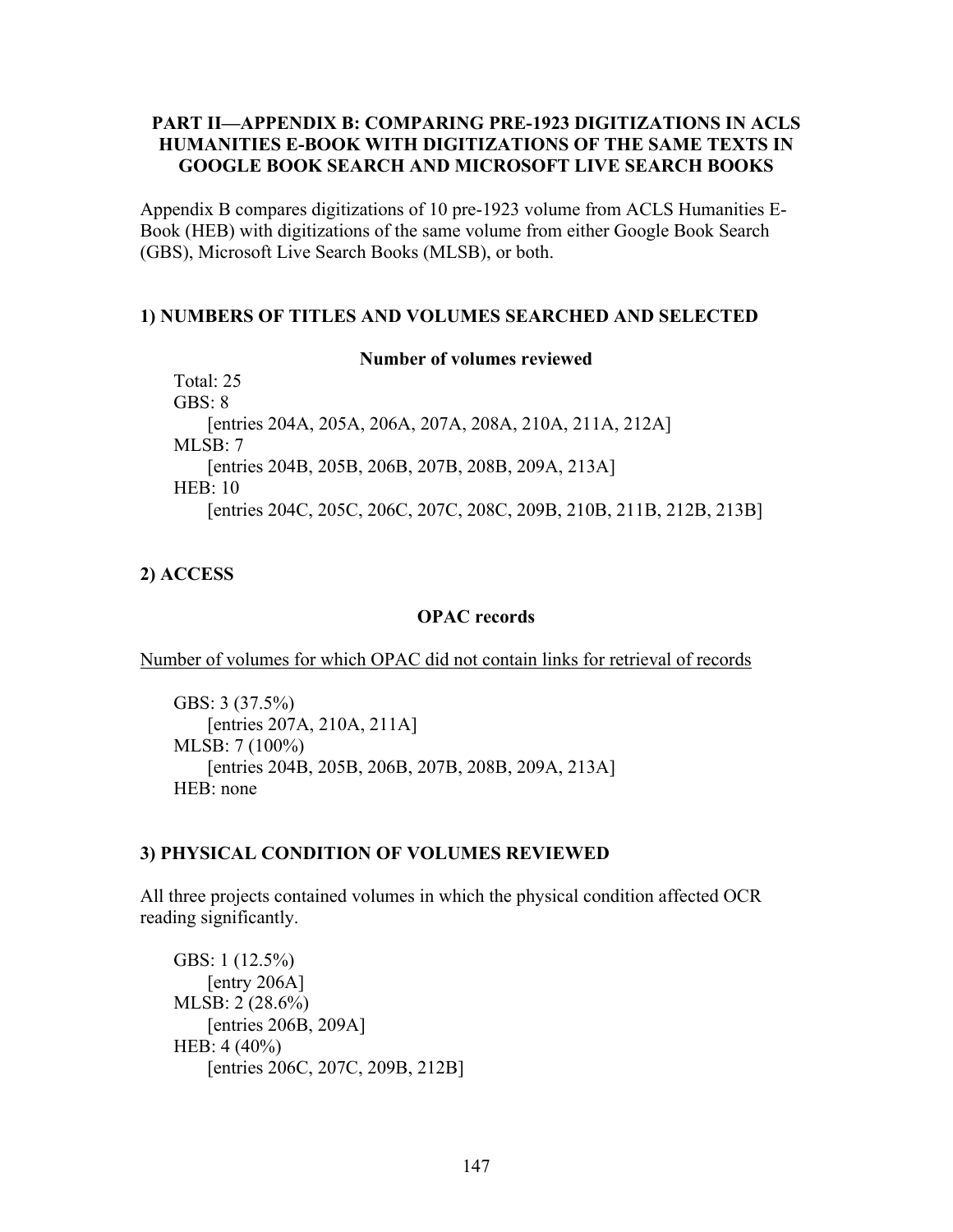## **4) METADATA**

#### **Number of pages**

Number of volumes with listings for number of pages different than that given in authoritative sources (LC, Harvard Library's Hollis Catalog, last page of text)

GBS: none MLSB: 7 (100%) [entries 204B, 205B, 206B, 207B, 208B, 209A, 213A] HEB: none

## **Page indicators**

Number of volumes with discrepancies between numbers listed in the page indicator and actual page numbers appearing in the text

GBS: 1 (12.5%) [entry 210A] MLSB: none. HEB: 2 (20%) [entries 204C, 205C)

#### **Subject headings**

Number of volumes that used LC main subject headings but not the subheadings provided by LC

GBS: 6 (75%) [entries 204A, 205A, 207A, 208A, 210A, 211A] MLSB: none. HEB: none.

Number of volumes that either omitted some or all LC headings; used headings not derived from LC; used no subject headings even though LC provided some; or disjoined LC subject headings so that subdivisions became separate headings

GBS: 2 (25%) [entries 206A, 210A] MLSB: 2 (28.6%) [entries 204B, 208B] HEB: none.

**Contents links**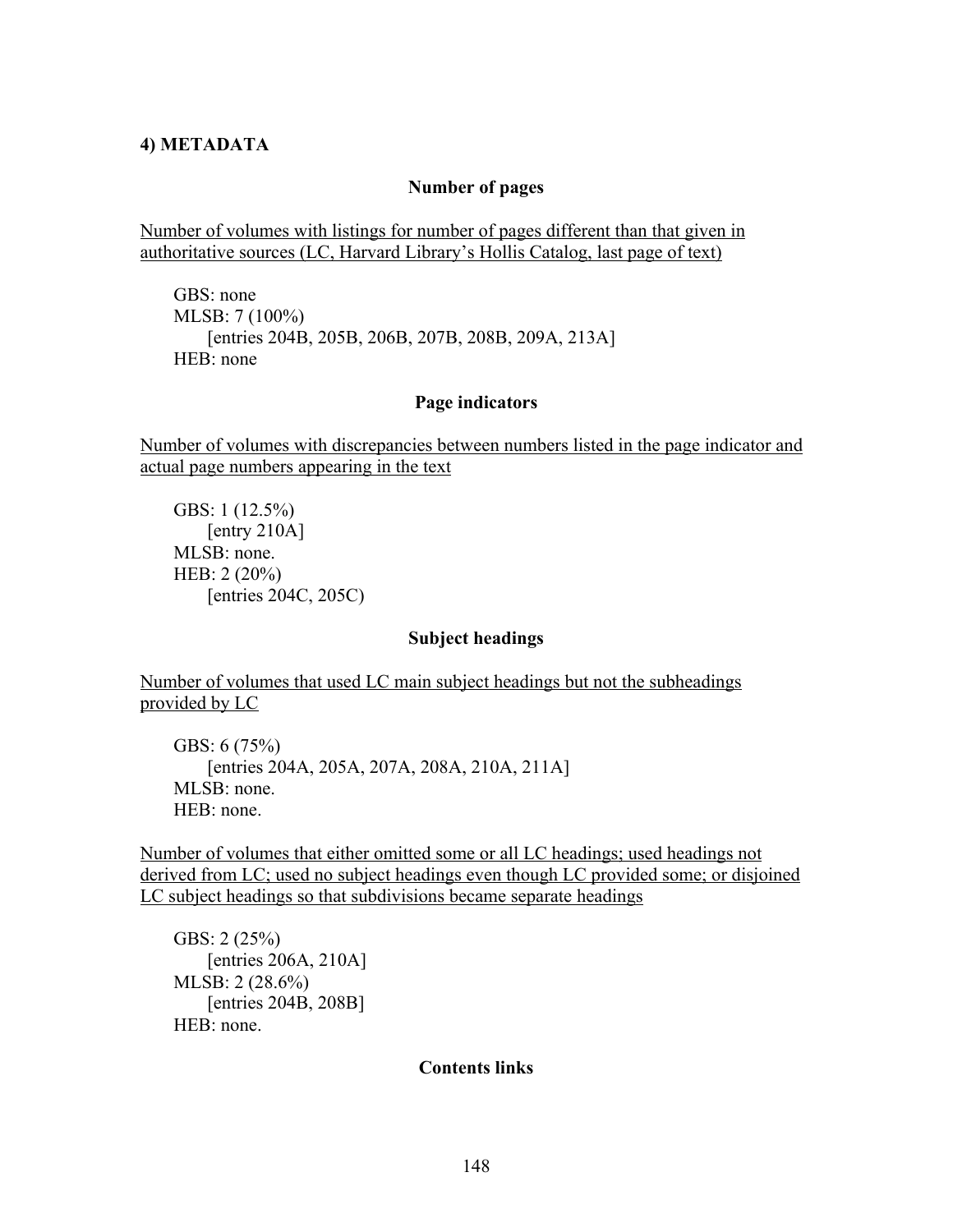#### Number of volumes with bad contents links

GBS: 2 (25%) [entries 207A, 208A] MLSB: 3 (42.9%) [entries 205B, 206B, 209A] HEB: none

# **5) QUALITY OF SCANS**

Number of volumes rated "poor"

GBS: 2 (25%) [entries 210A, 211A] MLSB: 2 (28.6%) [entries 205B, 209A] HEB: 2 (20%) [entries 204C, 205C]

Number of volumes in which OCR reading was affected adversely on 3 or more pages

GBS: 6 (75%) [entries 206A, 207A, 208A, 210A, 211A, 212A] MLSB: 7 (100%) [entries 204B, 205B, 206B, 207B, 208B, 209A, 213A] HEB: 7 (70%) [entries 205C, 206C, 207C, 208C, 210B, 212B, 213B]

# **Missing pages**

Number of volumes with missing pages

GBS: none MLSB: 1 (14.3%) [entry 205B] HEB: none

# **Illegible pages**

Number of volumes with one or more illegible pages

GBS: none MLSB: 1 (14.3%) [entry 209A] HEB: none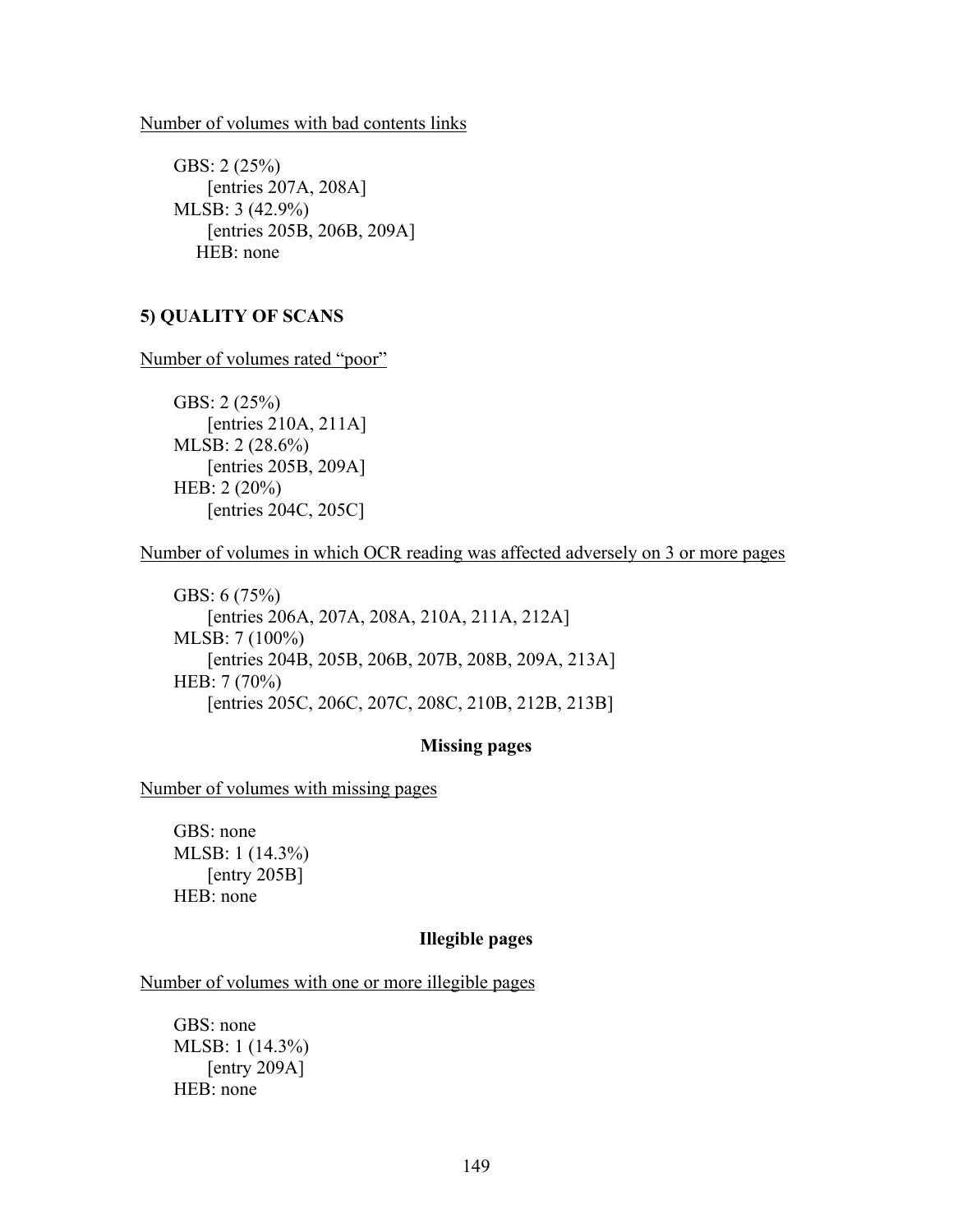## **Pages not read by OCR**

Number of volumes with one or more pages not read by OCR

GBS: none MLSB: 1 (14.3%) [entry 211A] HEB: none

## **Pages with portions cut off or obscured**

Number of volumes with portions of one or more page cut off or obscured

GBS: none MLSB: 2 (28.6%) [entries 204B, 208B] HEB: none

## **6) ACCURACY OF WORD SEARCHING WITHIN TEXTS**

#### **OCR misreadings due to footnote indicators**

Number of volumes in which searching was inaccurate because footnote indicator were read by OCR as parts of words

GBS: none MLSB: none HEB: 3 (30%) [entries 207C, 208C, 213B]

#### **OCR misreadings in indexes, footnotes, and bibliographies**

Number of volumes in which searching was inaccurate because OCR did not read words of text correctly in indexes, footnotes, or bibliographies

GBS: 4 (50%) [entries 205A, 207A, 210A, 212A] MLSB: 6 (85.7%) [entries 204B, 205B, 206B, 207B, 209A, 213A] HEB: none.

## **OCR misreading of dates**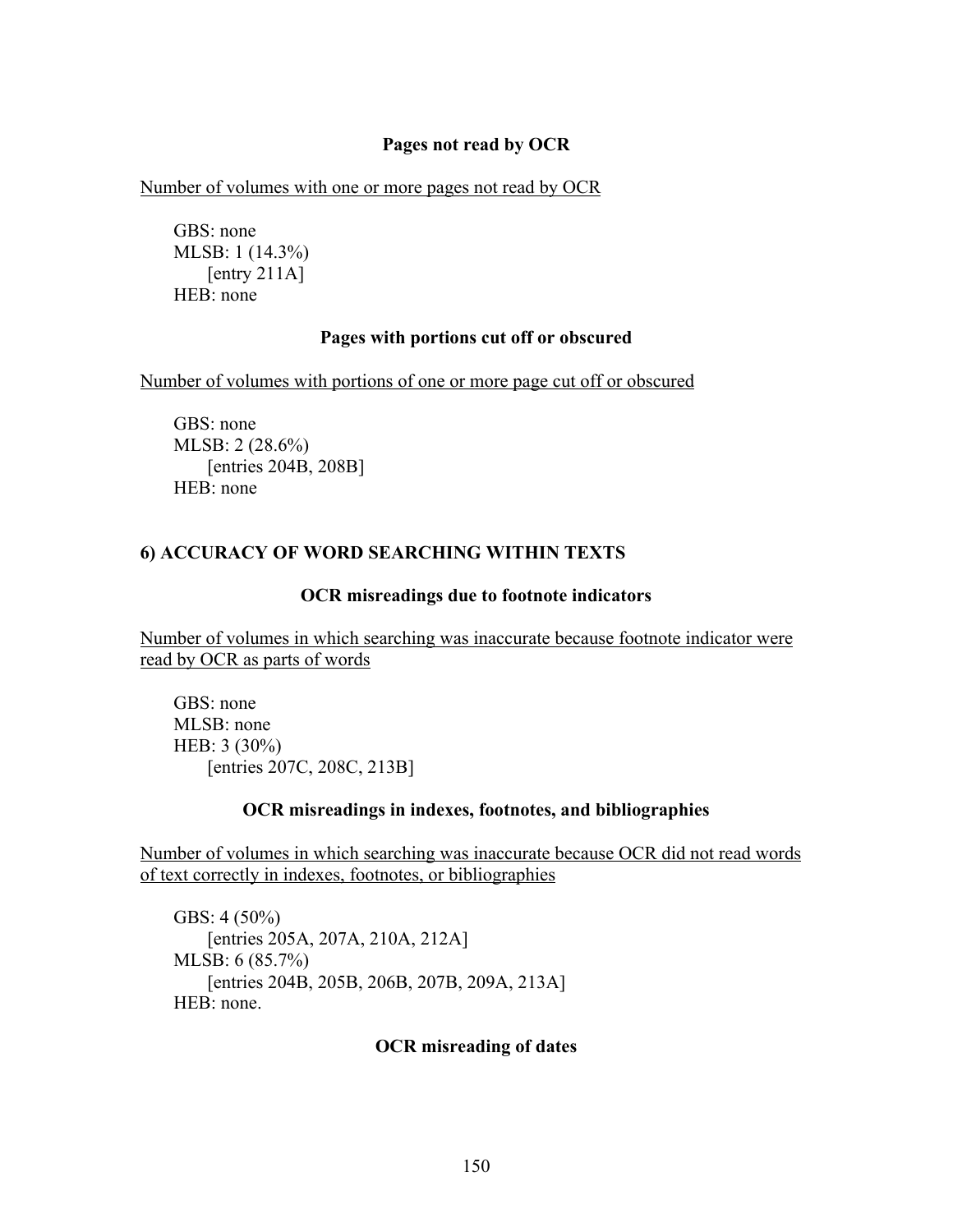Number of volumes in which searching was inaccurate because OCR misread the numeral "1" as "I" in dates

GBS: none MLSB: none HEB: 1 (10%)  $[$ entry 205C $]$ 

## **OCR misreading due to margin headings**

Number of volumes in which searching was inaccurate because OCR read margin headings mixed in with lines from the main body of text

GBS: 3 (37.5%) [entries 207A, 208A, 210A] MLSB: 2 (28.6%) [entries 207B, 208B] HEB: 3 (30%) [entries 207C, 208C, 210B]

## **OCR misreadings due to causes other than those surveyed above**

Number of volumes in which searching was inaccurate because OCR misread words for reasons other than those surveyed above

GBS: 2 (25%) [entries 207A, 208A] MLSB: none HEB: none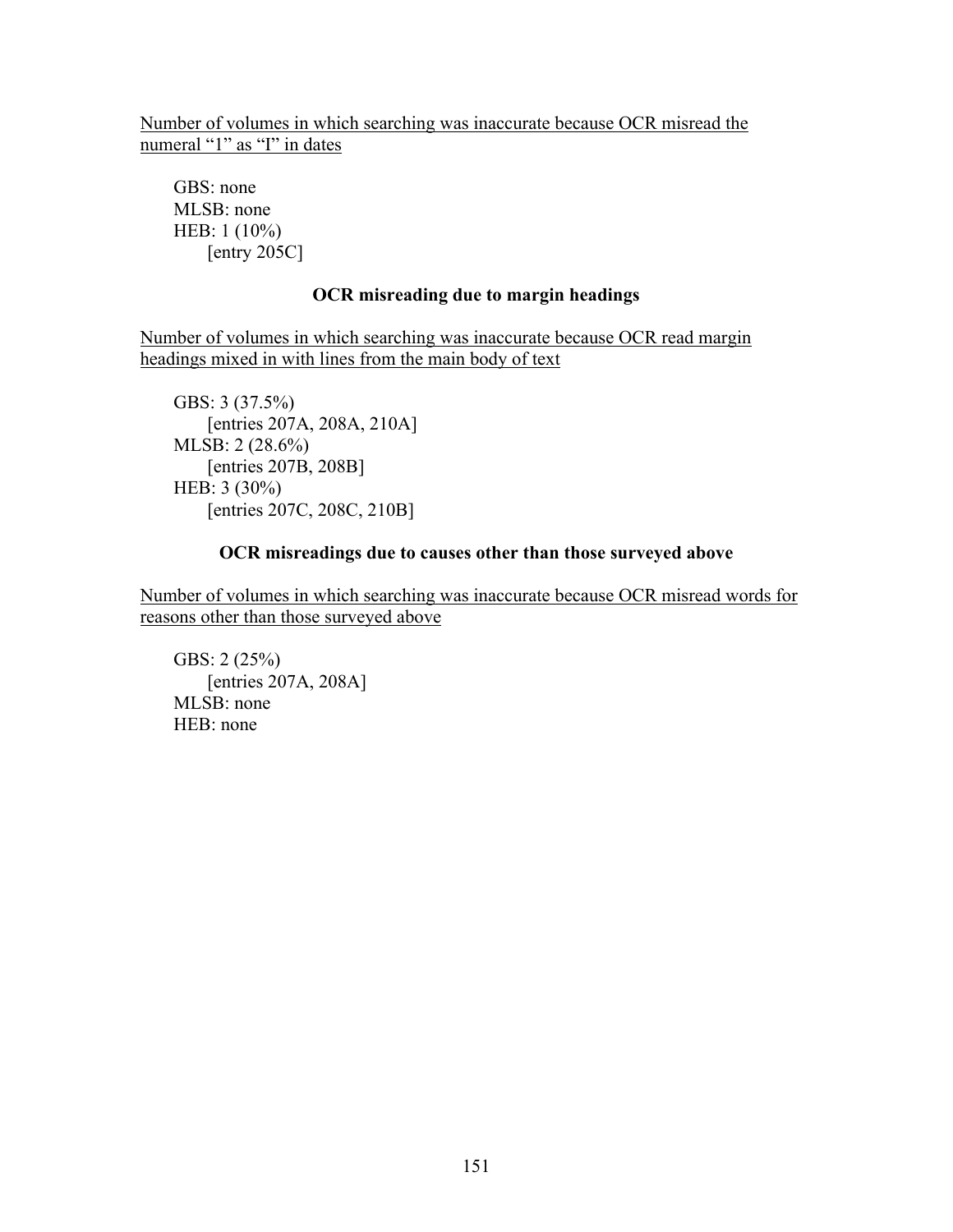# **APPENDIX A: RESULTS OF AN EXAMINATION OF DIGITIZATIONS OF THREE MULTI-LANGUAGE REFERENCE WORKS**

**201) Bibliographic citation**: Riddle, Joseph Esmond, and Thomas Kerchever Arnold. *A Copious and Critical English-Latin Lexicon Founded on the German-Latin Dictionary of Dr. Charles Ernest Georges*. First American Edition, rev. and with a dictionary of proper names by Charles Anthon. New York: Harper & Brothers, 1849.

**Project**: Google Book Search.

**Source of physical book**: Harvard University, Widener Library.

**Provenance**: By exchange of Duplicates with the Rev. [ ] Perry, Class of 1854. **Pages viewable**: full text.

**Pages viewed**: 4-23, 188-207, 306-325, 596-615, 718-737.

**Physical condition**: Ink splotches appeared on four pages obscuring words (727-730). Light areas appeared on many pages, but text was readable.

**Ease of finding**: easy.

**Metadata**: Page indicators: No page numbers were listed in the page indicator for pages after p. 11. Because of this, retrieving specific pages after p. 11 was possible only by trial and error. Subjects: "English language" and "Latin language"; LC lists "English language--Dictionaries—Latin" and "Latin language--Dictionaries--English." Key words and phrases listed "Viä," an OCR misreading of "Vid."; "Vi<1," "ineiit" (no occurrences); among many other irrelevant combinations of letters that Google presents as words.

**MARC records**: not available.

**OPAC records**: no.

**Quality of scans**: Poor (see above and below). Letters were not sharp, although pages were legible. Following p. 17, pages 8 through 17 were reproduced a second time. **Accuracy of keyword searches**: Word searches were impossible. For most pages checked, there were no OCR readings. For the few pages with limited OCR readings, all OCR readings resulted in incomprehensible symbols that were not words.

**202) Bibliographic citation**: Woodhouse, S. C., comp. *English-Greek Dictionary: A Vocabulary of the Attic Language*. London and New York: Routledge, 1932. **Project**: Google Book Search.

**Source of physical book**: unknown.

**Provenance**: unknown.

**Pages viewable**: preview.

**Pages viewed**: 43-47, 50-54, 57-61, 64-68, 71-72; 149-150, 153-157, 160, 163-167, 170- 174, 177-179; 325, 328-332, 335-339, 342-346, 348-349, 352-353, 356; 584-587, 591- 592, 595, 597, 599, 602-603, 605-607, 610, 612, 614-615; 972-974, 976, 978, 980, 982, 984-985, 989-991, 993, 995-996, 1000-1001, 1003.

# **Physical condition**: good.

## **Ease of finding**: easy.

**Metadata**: Pages listed: 1038; LC lists "viii, 1029." Page indicator: 10 pages were mislabeled in the page indicator (149, 150, 153, 154, 155, 348, 349, 1000, 1001, 1003). One page labeled 349 in the page indicator displayed a gloved hand and was completely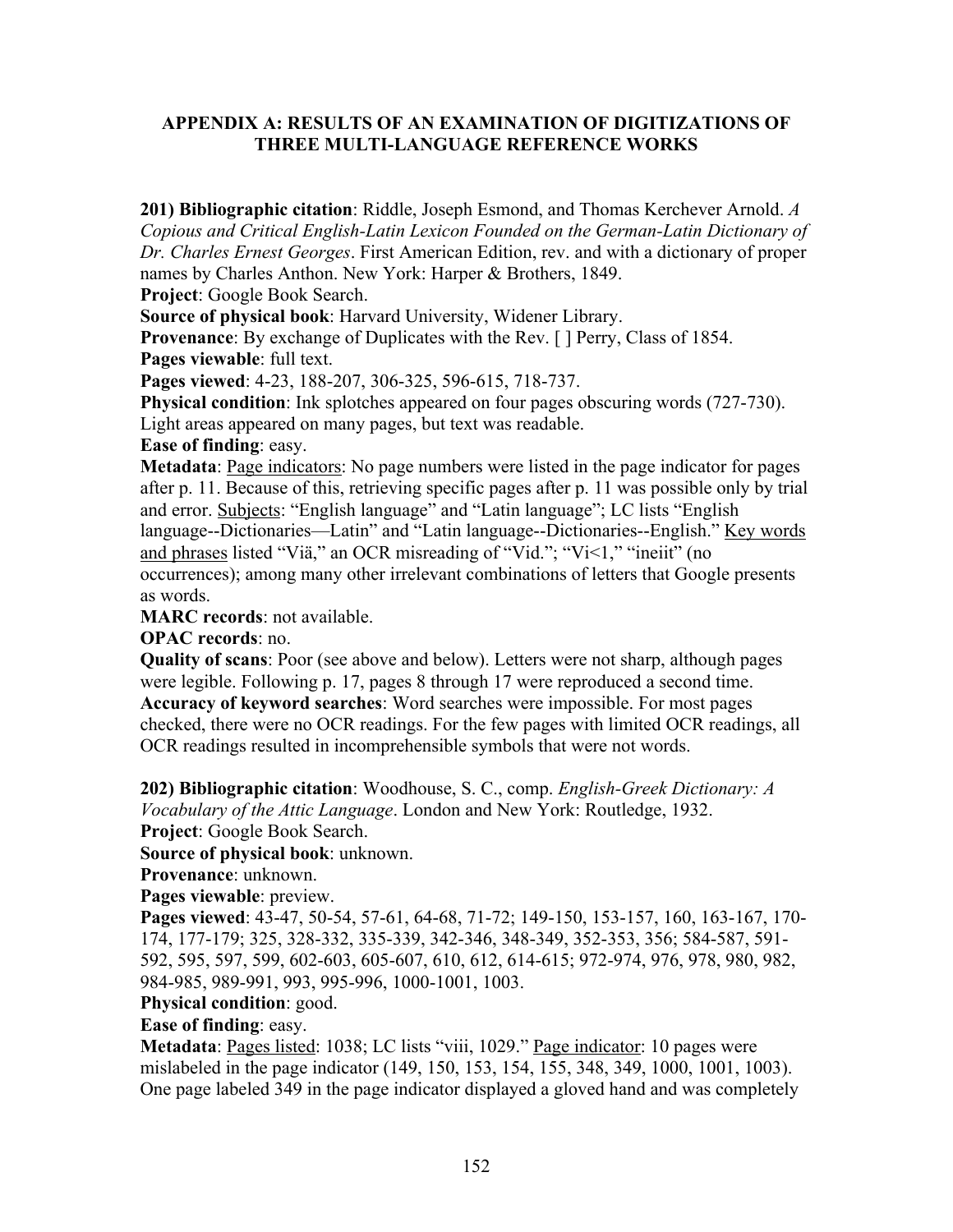unreadable. Subjects: "Dictionaries," "English language," "Foreign Language Study / Greek (Modern)," and "Foreign Language Study / Ancient Languages"; LC lists "English language—Dictionaries—Greek."

**MARC records**: not available.

**OPAC records**: yes.

**Quality of scans**: Poor. 4 pages were omitted (347, 348, 350, 351). In addition, the right sides of 6 pages were blurred and/or cut off so as to make one word per line unreadable (974, 976, 978, 980, 984, 1000).

**Accuracy of keyword searches**: In addition to the problems noted above, words searches achieved perfect results for English language words, with the exception of the last line of p. 58 and words hyphenated between lines.

**203) Bibliographic citation**: Meusel, H. *Lexicon Caesarianum*. Volume II. Berlin: W. Weber, 1893.

**Project**: Google Book Search.

**Source of physical book**: Stanford University Libraries.

**Provenance**: Leland Stanford Junior University.

**Pages viewable**: full text.

**Pages viewed**: 5-44, 150-189, 311-350, 599-638, 999-1038. (Each page contains two columns, each of which is paginated separately.)

**Physical condition**: good.

**Ease of finding**: easy.

**Metadata**: Contents: 24 sections were listed, but these did not correspond to sections of the text. Sections 2-6, for example, linked to pages v, vi, vii, ix, and x for no understandable reason.

**MARC records**: not available.

**OPAC records**: no.

**Quality of scans**: reference.

**Accuracy of keyword searches**: All pages contained numerous OCR misreadings of Latin words, although many words were read correctly by OCR. Often, OCR read a Latin word mistakenly as a similarly-spelled English-language word. For example, the word "multitudo" was read as "multitude"; "documento" as "document." In addition, the letter "s" often was misread as "e": "suis" as "suie," "sibi" as "eibi," "ipsi" as "ipei," "esset" as "eseet," etc.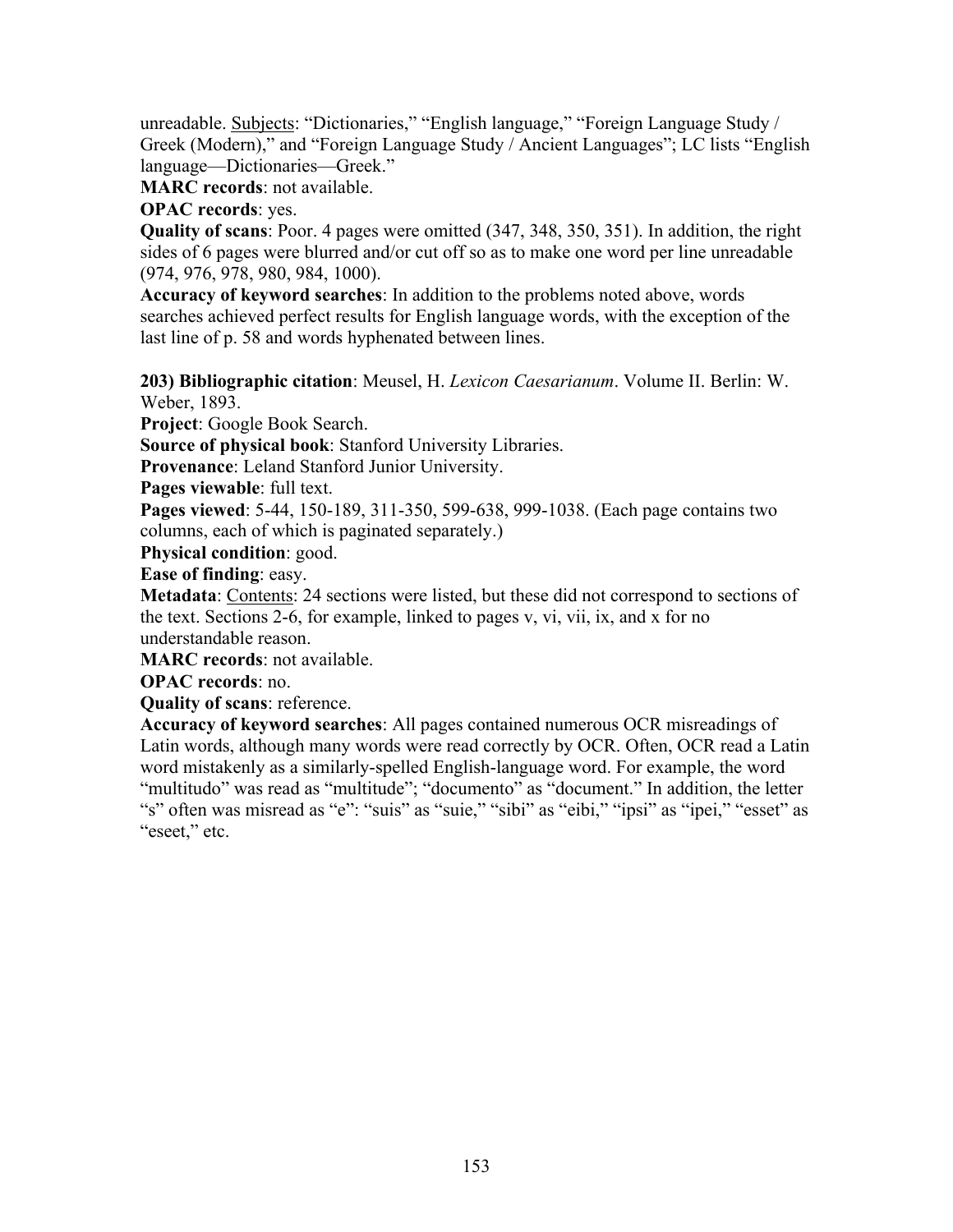# **APPENDIX B: COMPARING PRE-1923 DIGITIZATIONS IN ACLS HUMANITIES E-BOOK WITH DIGITIZATIONS OF THE SAME TEXTS IN GOOGLE BOOK SEARCH AND MICROSOFT LIVE SEARCH BOOKS**

**204A) Bibliographic citation**: Barbour, Violet. *Henry Bennet, Earl of Arlington, Secretary of State to Charles II*. Washington: American Historical Association, 1914

**Project**: Google Book Search.

**Source of physical book**: Harvard College Library.

**Provenance**: from the bequest of Charles Sumner.

**Pages viewable**: full text.

**Pages viewed**: 5-24, 70-89, 137-156, 200-219, 263-282.

**Physical condition**: good.

**Ease of finding**: easy.

**Metadata**: Subjects: "Great Britain"; LC lists "Arlington, Henry Bennet, Earl of, 1618- 1685" and "Great Britain—History—Charles II, 1660-1685."

**MARC records**: not available.

**OPAC records**: yes.

**Quality of scans**: recognition. NOTE: An odd problem occurred near the end of the volume when clicking on the next page button. The last page before the index is p. 275. A blank page follows, and the index begins on p. 277. When using the double-page view that displays the left and right pages of the book on the same screen, a click on the next page button of the page that displayed 274-275 led to pp. 278-279. In the single-page view, however, a click on the next page button of p. 275 led to p. 277. After a subsequent shift to the double-page view, p. 275 then appeared both as the right-side page of the 274- 275 display and the left-side page of the next page display that offered p. 277 on the right-side.

**Accuracy of keyword searches**: The OCR problems with reading lines on the index pages for the Microsoft digitization of this book (see 204B) did not occur in this Google digitization. In addition, the last footnote on p. 5 was read correctly by OCR in the Google digitization (unlike in 204B), although an italicized word in the footnote, "Oxonienses," was read incorrectly by OCR as "Ozoninses."

**204B) Bibliographic citation**: Barbour, Violet. *Henry Bennet, Earl of Arlington,* 

*Secretary of State to Charles II*. Washington: American Historical Association, 1914 **Project**: Microsoft Live Search Books.

**Source of physical book**: University of Toronto Library.

**Provenance**: unknown.

**Pages viewable**: full text.

**Pages viewed**: 5-24, 70-89, 137-156, 200-219, 263-282.

**Physical condition**: Markings appeared on only one page (154) with no affect on OCR. **Ease of finding**: easy.

Metadata: Pages listed: 330; LC lists "xii, 303 p." Subjects: "Arlington, Henry Bennet, Earl of, 1618-1685"; LC lists "Arlington, Henry Bennet, Earl of, 1618-1685" and "Great Britain—History—Charles II, 1660-1685."

**MARC records**: not available.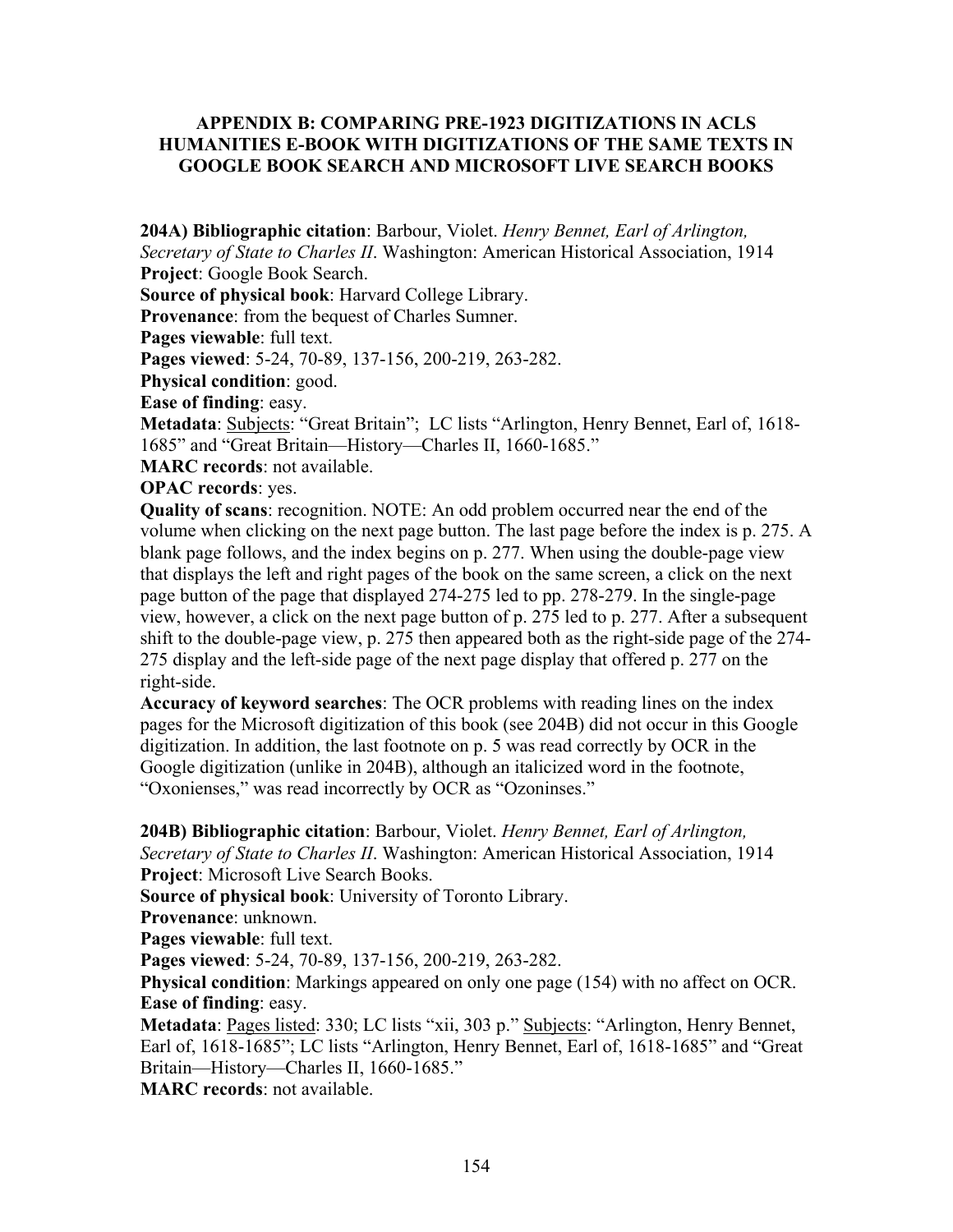# **OPAC records**: no.

**Quality of scans**: recognition. Page 271 was reproduced too close to the left margin, so the word "State" was read as "tate" by OCR.

**Accuracy of keyword searches**: Of the 6 index pages viewed (277-282), 4 had multiple lines that were not read by OCR. In addition, on p. 5, the last footnote was not read by OCR; the italicized word "Négotiations" in a footnote on p. 89 was read as "Negotiations" by OCR; and in the footnote on p. 217, the word "prejudiciall" [sic] was read by OCR as "prejudicial!"

**204C) Bibliographic citation**: Barbour, Violet. *Henry Bennet, Earl of Arlington,* 

*Secretary of State to Charles II*. Washington: American Historical Association, 1914 **Project**: ACLS Humanities E-Book.

**Source of physical book**: unknown..

**Provenance**: unknown.

**Pages viewable**: full text.

**Pages viewed**: 5-24, 70-89, 137-156, 200-219, 263-282.

**Physical condition**: good.

**Ease of finding**: easy.

**Metadata**: Accurate, comprehensive, derived from MARC, with the exception of labeling of page numbers in the Page indicator (see below).

**MARC records**: not available.

**OPAC records**: yes.

**Quality of scans**: Poor (see below).

**Accuracy of keyword searches**: Labeling of page numbers in the page indicator was incorrect throughout the book. This led to problems with the retrieval of pages in which search terms occurred. Page 1 was labeled p. IX. Page 5 was labeled p. 1. Each subsequent page was labeled with a number 4 less than the number of the page. Word searches retrieved hits for pages in which the searched-for words occurred, indicating page numbers that were correct; however, clicking on links for these pages led to the wrong page—the number as listed in the page indicator. For example, a search for "prejudiciall" retrieved a hit for p. 217 (the correct page), but clicking on the link for 217 led to p. 221, where the word did not appear.

**205A) Bibliographic citation**: Brown, Louise Fargo. *The Political Activities of the Baptists and Fifth Monarchy Men in England during the Interregnum*. Washington:

American Historical Association, 1913.

**Project**: Google Book Search.

**Source of physical book**: Library of the University of Michigan.

**Provenance**: unknown.

**Pages viewable**: full text.

**Pages viewed**: 2-21, 60-79, 110-129, 160-179, 200-219.

**Physical condition**: A splotch on p. 18 interfered with one word. Underling appeared on one page (5), but OCR was not affected.

**Ease of finding**: easy.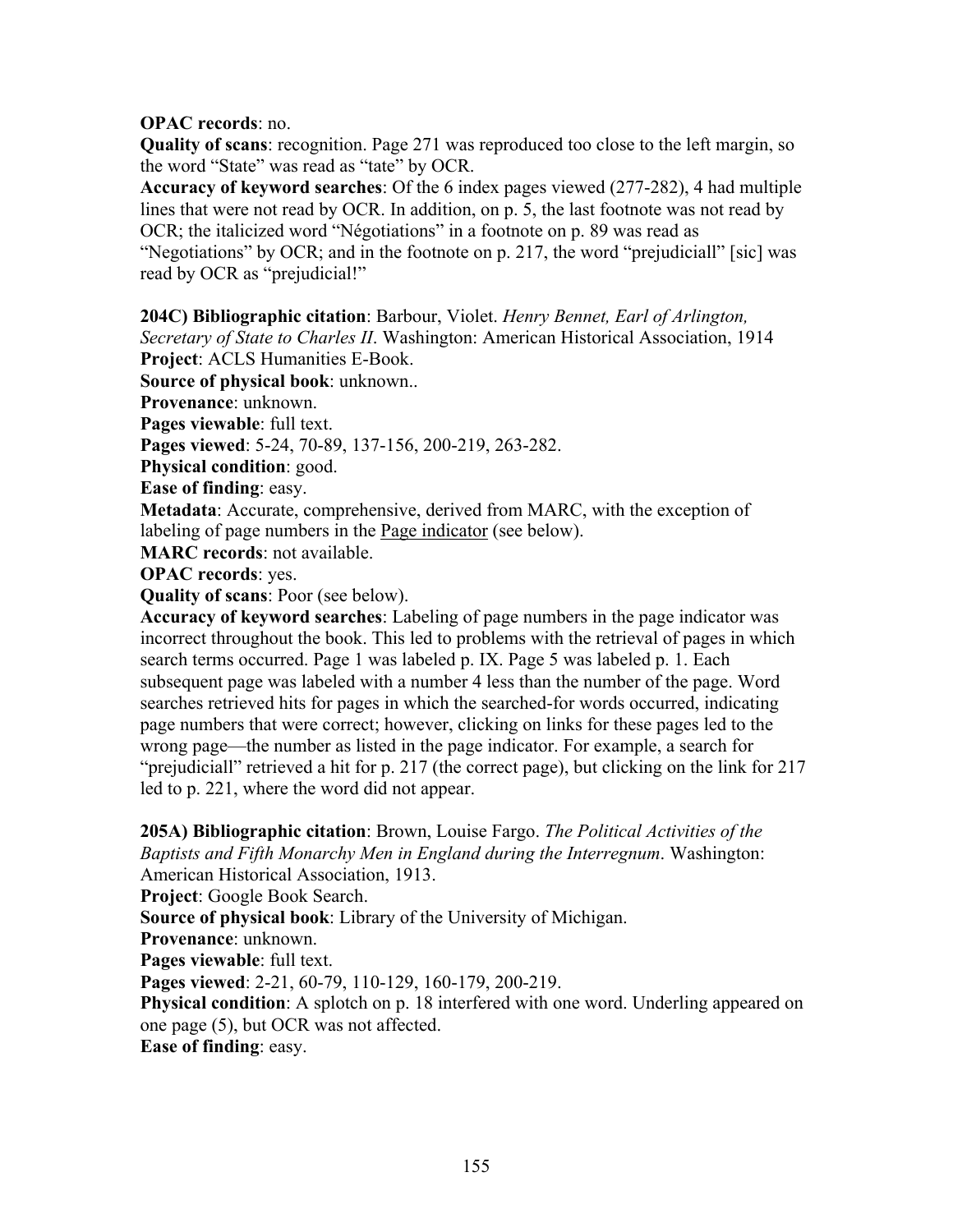**Metadata**: Subjects: "Baptists"; "Fifth Monarchy Men"; and "Church and state." LC lists "Baptists—England—History—17<sup>th</sup> century"; "Fifth Monarchy Men"; and "Great

Britain—Politics and government—1649-1660."

**MARC records**: not available.

**OPAC records**: yes.

**Quality of scans**: recognition.

**Accuracy of keyword searches**: OCR misreadings occurred with italicized words in footnotes on 2 pages (72, 176).

**205B) Bibliographic citation**: Brown, Louise Fargo. *The Political Activities of the Baptists and Fifth Monarchy Men in England during the Interregnum*. New York: Burt Franklin, 1911.

**Project**: Microsoft Live Search Books.

**Source of physical book**: Erindale College.

**Provenance**: unknown.

**Pages viewable**: full text.

**Pages viewed**: 2-21, 60-79, 110-129, 160-179, 200-219.

**Physical condition**: good.

**Ease of finding**: easy.

**Metadata**: Pages listed: 280; last page is 258. Contents: the link to Chapter 1, p. 1, retrieved a page before the title page.

**MARC records**: not available.

**OPAC records**: no.

**Quality of scans**: poor. Missing pp. 202-203. Page 204-205 were labeled 202-203 then repeated.

**Accuracy of keyword searches**: OCR did not read lines of footnotes on 2 pages (64, 129) and lines of the Bibliography on 3 pages (215, 216, 219). In addition, light or broken letters in the footnotes on p. 14 and 72 resulted in OCR misreadings. (This also occurred with the ACLS digitization (205C) of these pages.)

**205C) Bibliographic citation**: Brown, Louise Fargo. *The Political Activities of the Baptists and Fifth Monarchy Men in England during the Interregnum*. New York: Burt Franklin, 1911. **Project**: ACLS Humanities E-Book. **Source of physical book**: unknown. **Provenance**: unknown. **Pages viewable**: full text. **Pages viewed**: 2-21, 60-79, 110-129, 160-179, 200-219. **Physical condition**: good. **Ease of finding**: easy. **Metadata**: Accurate, comprehensive, derived from MARC, with the exception of labeling of page numbers in the Page indicator (see below). **MARC records**: not available. **OPAC records**: yes. **Quality of scans**: Poor (see below).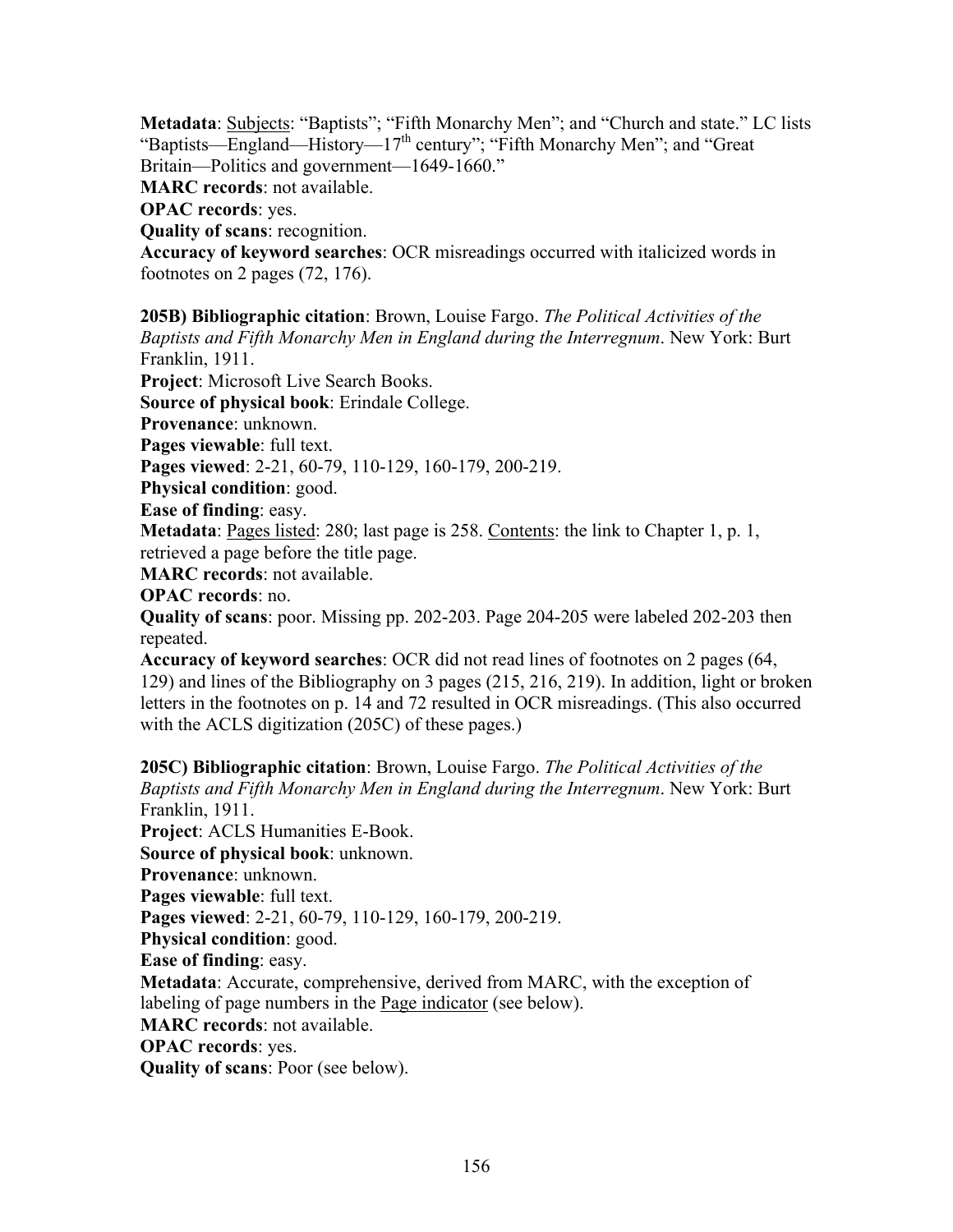**Accuracy of keyword searches**: Labeling of page numbers in the page indicator was incorrect throughout the book. This led to problems with the retrieval of pages in which search terms occurred. Page 1 was labeled "XI – Table of Contents." Page 3 was labeled p. 1. Each subsequent page was labeled with a number 2 less than the number of the page. Word searches retrieved hits for pages in which the searched-for words occurred, indicating page numbers that were correct; however, clicking on links for these pages led to incorrect pages. For example, a search for "Inner Life" retrieved p. 3 (the correct page), but clicking on the link for 3 led to p. 5, where the word did not appear. OCR misreadings occurred on 3 pages (3, 14, 72). OCR read 558 items, including dates, beginning with "16" as "I6"; it read 410 items beginning with "16" correctly.

**206A) Bibliographic citation**: Droysen, Johann Gustav. *Outline of the Principles of History (Grundriss Der Historik)*. Translated by E. Benjamin Andrews. Boston: Ginn, 1893.

**Project**: Google Book Search.

**Source of physical book**: Harvard University.

**Provenance**: unknown.

**Pages viewable**: full text.

**Pages viewed**: xvi-xxxv, 4-23, 34-53, 64-83, 94-113.

**Physical condition**: Markings appeared on 24 pages (xviii, xxi, xxiii-xxxiii, 4-6, 8-9, 11- 12, 15, 17, 20, 22), with OCR significantly affected on 9 of these pages (xviii, xxiii-xxv, xxvii, xxxi, 5, 6, 11).

**Ease of finding**: easy.

**Metadata**: Subjects: "History." LC lists "Buckle, Henry Thomas, 1821-1862. History of civilization in England" and "History." Key words and phrases included "little x" (2 occurrences), "diadochi" (2 occurrences), and "definite series" (3 occurrences). **MARC records**: not available.

**OPAC records**: yes.

**Quality of scans**: reference.

**Accuracy of keyword searches**: see "Physical condition" above.

**206B) Bibliographic citation**: Droysen, Johann Gustav. *Outline of the Principles of History*. Boston: Ginn, 1893.

**Project**: Microsoft Live Search Books.

**Source of physical book**: University of Toronto Library.

**Provenance**: unknown.

**Pages viewable**: full text.

**Pages viewed**: xvi-xxxv, 4-23, 34-53, 64-83, 94-113.

**Physical condition**: Markings appeared on 65 pages, with OCR significantly affected on 6 pages (7, 9-11, 14, 95).

**Ease of finding**: easy.

Metadata: Pages listed: 166; LC lists "xxxv, 122 p." Contents: Link in to p. 16 retrieved p. 10; link to p. 36 retrieved p. 30.

**MARC records**: not available.

**OPAC records**: no.

**Quality of scans**: reference.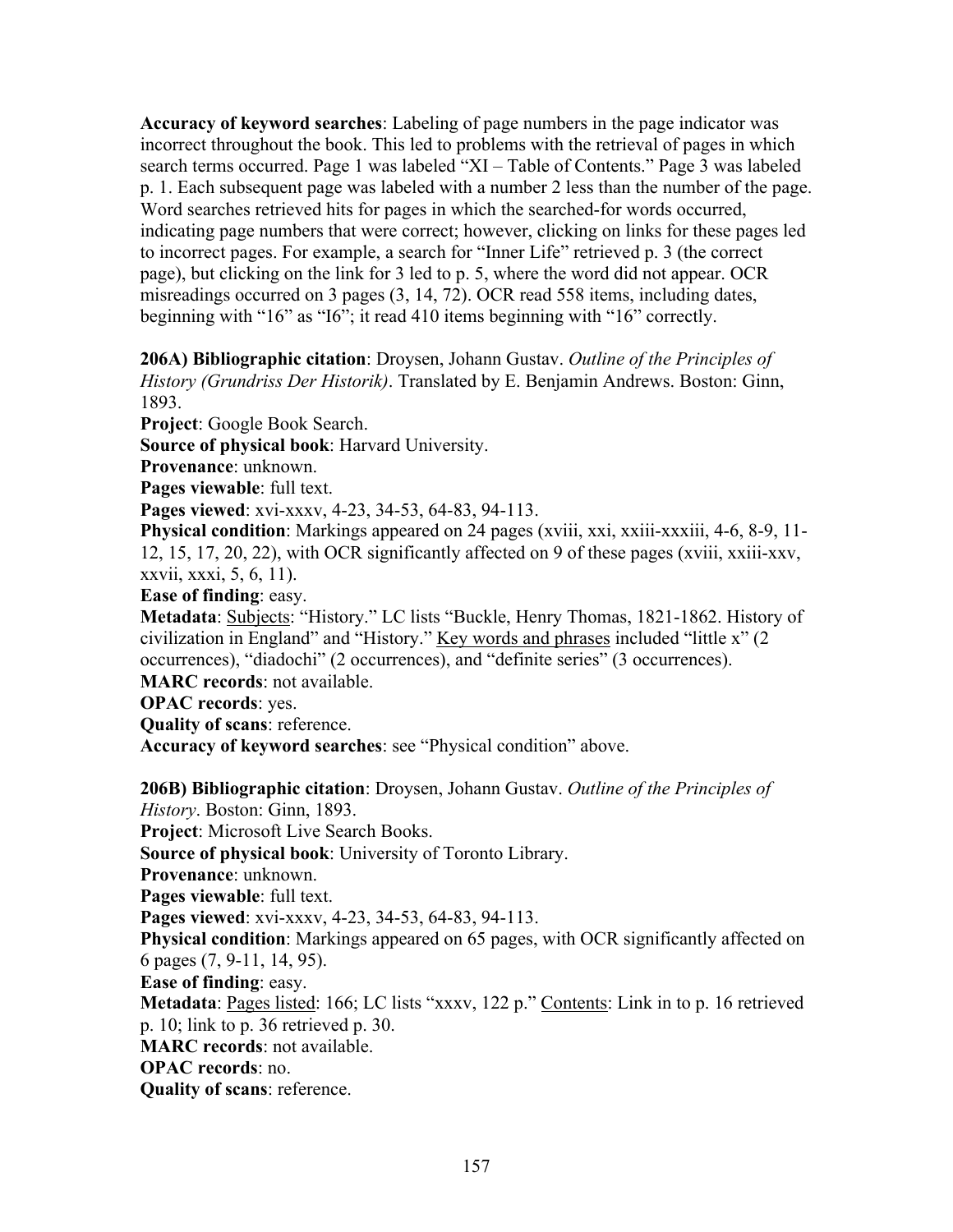**Accuracy of keyword searches**: In addition to problem noted above, OCR misreadings occurred on 3 pages (xxxi, 4, 10), and the footnote on p. 18 was not read by OCR.

**206C) Bibliographic citation**: Droysen, Johann Gustav. *Outline of the Principles of History*. Boston: Ginn, 1893. **Project**: ACLS Humanities E-Book. **Source of physical book**: unknown. **Provenance**: unknown. **Pages viewable**: full text. **Pages viewed**: xvi-xxxv, 4-23, 34-53, 64-83, 94-113. **Physical condition**: Splotches appeared on 8 pages (34, 66, 75, 77, 95-98), with OCR affected on 4 of these pages (77, 95-97). **Ease of finding**: easy. **Metadata**: Accurate, comprehensive, derived from MARC. **MARC records**: not available. **OPAC records**: yes. **Quality of scans**: recognition. **Accuracy of keyword searches**: see above.

**207A) Bibliographic citation**: Wriothesley, Charles. *A Chronicle of England during the Reigns of the Tudors, from A.D. 1485-1559*. Edited, from a ms. in the possession of Lieut.-General Lord Henry H. M. Percy, by William Douglas Hamilton. 2 vols. Westminster: Printed for the Camden Society, 1875-77. [Volume I] **Project**: Google Book Search. **Source of physical book**: Harvard College Library. **Provenance**: unknown. **Pages viewable**: full text. **Pages viewed**: ii-xxi, 34-53, 80-99, 150-169, 206-225. **Physical condition**: good.

**Ease of finding**: A title search retrieved only vol. II. A click on the "More editions" link then retrieved vol. I.

**Metadata**: <u>Key terms and phrases</u> included Old English words ("daie," "payd," "shott") and Latin words ("sciri" and "armiger") that have no reason to be termed key terms. Contents: the 14 "Sections" did not correspond to any divisions in the text; for example "Section 1" retrieved a page before the introduction that listed names of persons who were involved with the Camden Society, which published the book, while "Section 2" retrieved a page in the midst of the introduction. Subjects: "Great Britain"; Hollis Catalog lists "Great Britain—History—Tudors, 1485-1603."

**MARC records**: not available.

**OPAC records**: no [Hollis Catalog includes a link only to vol. II.]

**Quality of scans**: reference.

**Accuracy of keyword searches**: At least one footnote on each of 3 pages was not searchable, although all were viewable in the plain text mode (xii, 37, 43). The name "Henry" was read by OCR as "Heury" 27 times; the name "Richard" as "Kichard" 2 times. In addition, OCR misreadings were noted on 2 pages (xiv, 47). Most pages contained headings in the margins that were read by OCR mixed in with the sentence that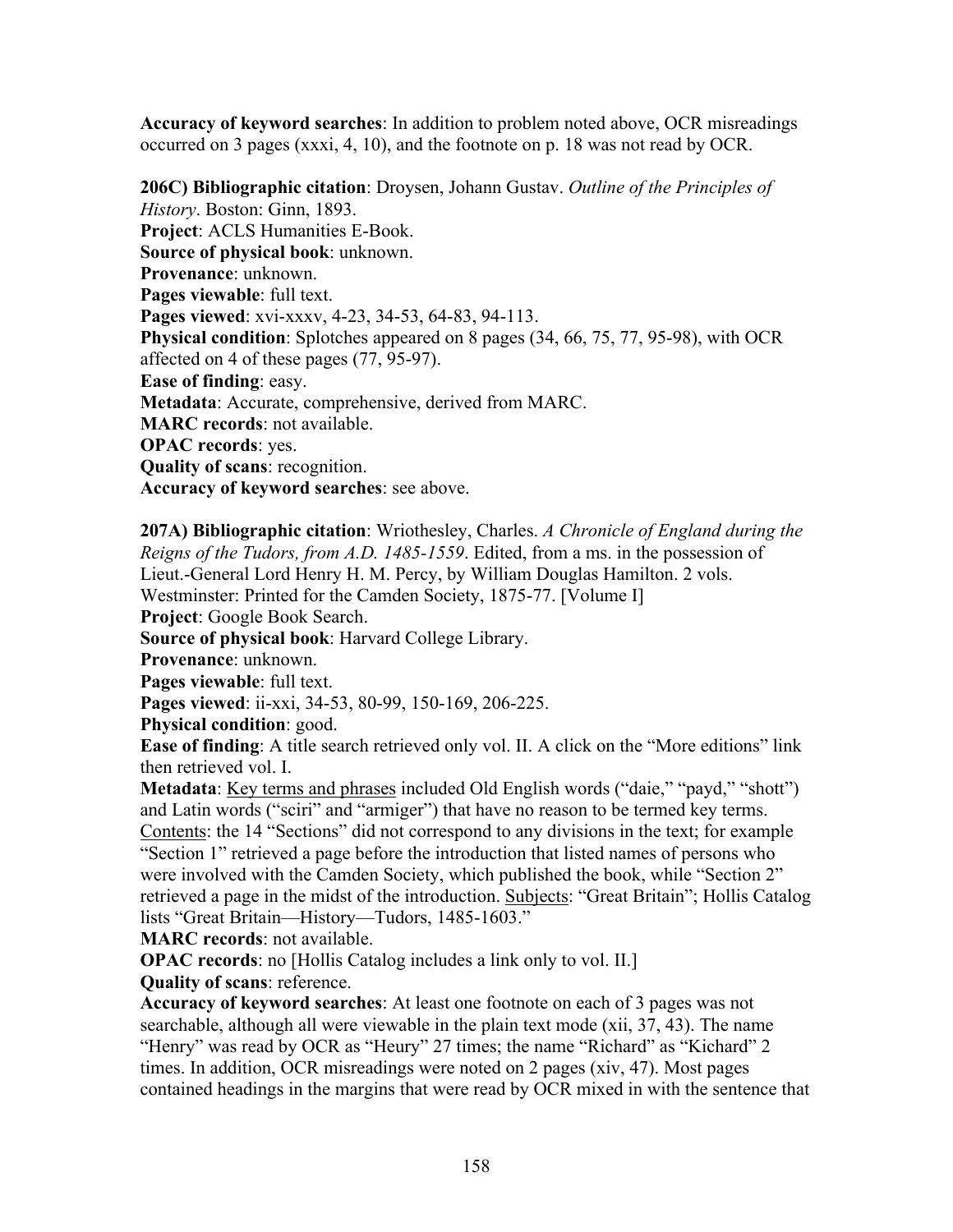appeared on the same line. For example, on p. 161, the first sentence of the first full paragraph reads in part, "clocke in the morninge" with the word "morninge" appearing on the next line. In the right margin at the end of these lines, the heading "St. Giles churche burnt" appears. OCR read "clocke in the St. Giles morninge," combining the text and the first line of the heading.

**207B) Bibliographic citation**: Wriothesley, Charles. *A Chronicle of England during the Reigns of the Tudors, from A.D. 1485-1559*. Edited, from a ms. in the possession of Lieut.-General Lord Henry H. M. Percy, by William Douglas Hamilton. 2 vols. Westminster: Printed for the Camden society, 1875-77. [Volume I] **Project**: Microsoft Live Search Books. **Source of physical book**: University of St. Michael's College. John M. Kelly Library. **Provenance**: unknown. Pages viewable: full text. **Pages viewed**: i-xx, 35-54, 80-99, 150-169, 207-226. **Physical condition**: good. **Ease of finding**: easy.

**Metadata**: Pages listed: 290; last page is 226.

**MARC records**: not available.

**OPAC records**: no.

**Quality of scans**: reference.

**Accuracy of keyword searches**: Footnotes and lines of text were not read by OCR on 25 pages. On 15 of these pages (207-217, 219-223), no words at all were read by OCR presumably because all of the text was in Latin. Most pages contained headings in the margins that were read by OCR mixed in with the sentence that appeared on the same line. For example, on p. 161, the first sentence of the first full paragraph reads in part, "clocke in the morninge" with the word "morninge" appearing on the next line. In the right margin at the end of these lines, the heading "St. Giles churche burnt" appears. OCR read "clocke in the St. Giles morninge," combining the text and the first line of the heading. Misreadings by OCR of Old English words were not uncommon. In addition, the name "Richard" was read as "Kichard" six times.

**207C) Bibliographic citation**: Wriothesley, Charles. *A Chronicle of England during the Reigns of the Tudors, from A.D. 1485-1559*. Edited, from a ms. in the possession of Lieut.-General Lord Henry H. M. Percy, by William Douglas Hamilton. 2 vols. Westminster: Printed for the Camden society, 1875-77. [Volume I] **Project**: ACLS Humanities E-Book.

**Source of physical book**: unknown.

**Provenance**: unknown.

Pages viewable: full text.

**Pages viewed**: ii-xxi, 34-53, 80-99, 150-169, 206-225.

**Physical condition**: Markings appeared on 4 pages (82, 88, 162, 166), though OCR was affected on only 1 of these pages (166). A splotch on p. 36 obscuring two words resulted in OCR misreadings of these words.

**Ease of finding**: easy.

**Metadata**: Accurate, comprehensive, derived from MARC.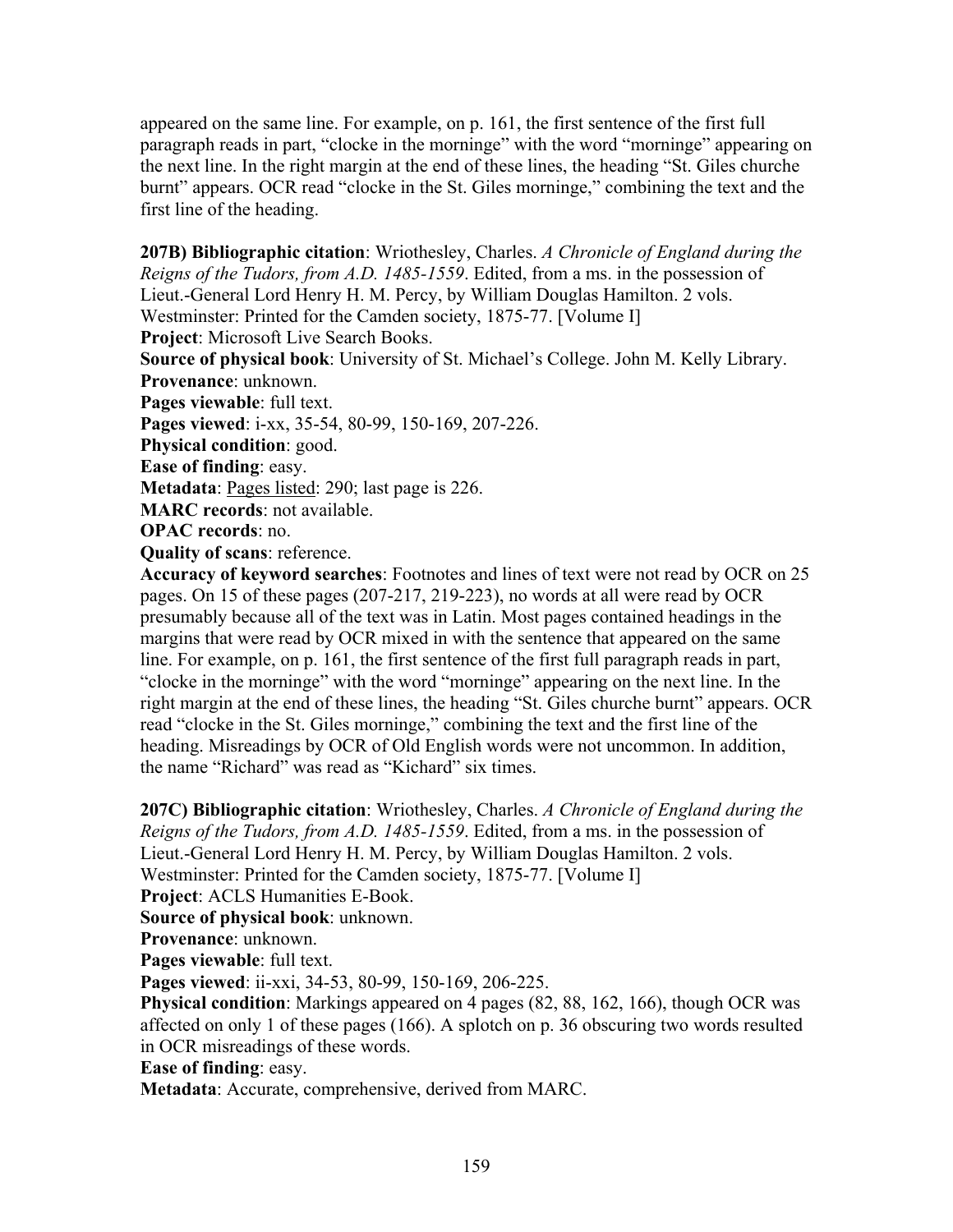**MARC records**: not available.

**OPAC records**: yes.

**Quality of scans**: recognition.

**Accuracy of keyword searches**: On each of 3 pages, a footnote indicator was read by OCR as part of words (ix, 43, 46). Most pages contained headings in the margins that were read by OCR mixed in with the sentence that appeared on the same line. For example, on p. 161, the first sentence of the first full paragraph reads in part, "clocke in the morninge" with the word "morninge" appearing on the next line. In the right margin at the end of these lines, the heading "St. Giles churche burnt" appears. OCR read "the clocke in the St. Giles chnrche burnt. morninge," combining the text and the two lines of the heading.

**208A) Bibliographic citation**: Wriothesley, Charles. *A Chronicle of England during the Reigns of the Tudors, from A.D. 1485-1559*. Edited, from a ms. in the possession of Lieut.-General Lord Henry H. M. Percy, by William Douglas Hamilton. 2 vols. Westminster: Printed for the Camden society, 1875-77. [Volume II] **Project**: Google Book Search.

**Source of physical book**: Harvard University Library.

**Provenance**: Bought with the income from the bequest of Thomas Hollis.

**Pages viewable**: full text.

**Pages viewed**: 1-20, 40-59, 85-104, 120-139, 151-170.

**Physical condition**: good.

**Ease of finding**: easy.

**Metadata**: Key terms and phrases included Old English words ("streates," "daie," "payd," "sayd") and Latin words ("sciri" and "armiger") that have no reason to be termed key terms. Contents: the 4 "Sections" did not correspond to any divisions in the text. Subjects: "Great Britain"; Hollis Catalog lists "Great Britain—History—Tudors, 1485- 1603."

**MARC records**: not available.

**OPAC records**: yes.

**Quality of scans**: reference.

**Accuracy of keyword searches**: Most pages contained headings in the margins that were read by OCR mixed in with the sentence that appeared on the same line. (See 207A-C). The name "Henry" was read by OCR as "Heury" 30 times; the word "King" as "Kiug" 3 times.

**208B) Bibliographic citation**: Wriothesley, Charles. *A Chronicle of England during the Reigns of the Tudors, from A.D. 1485-1559*. Edited, from a ms. in the possession of Lieut.-General Lord Henry H. M. Percy, by William Douglas Hamilton. 2 vols. Westminster: Printed for the Camden society, 1875-77. [Volume II] **Project**: Microsoft Live Search Books. **Source of physical book**: University of St. Michael's College. **Provenance**: unknown. **Pages viewable**: full text. **Pages viewed**: 1-20, 40-59, 85-104, 120-139, 151-170.

**Physical condition**: good.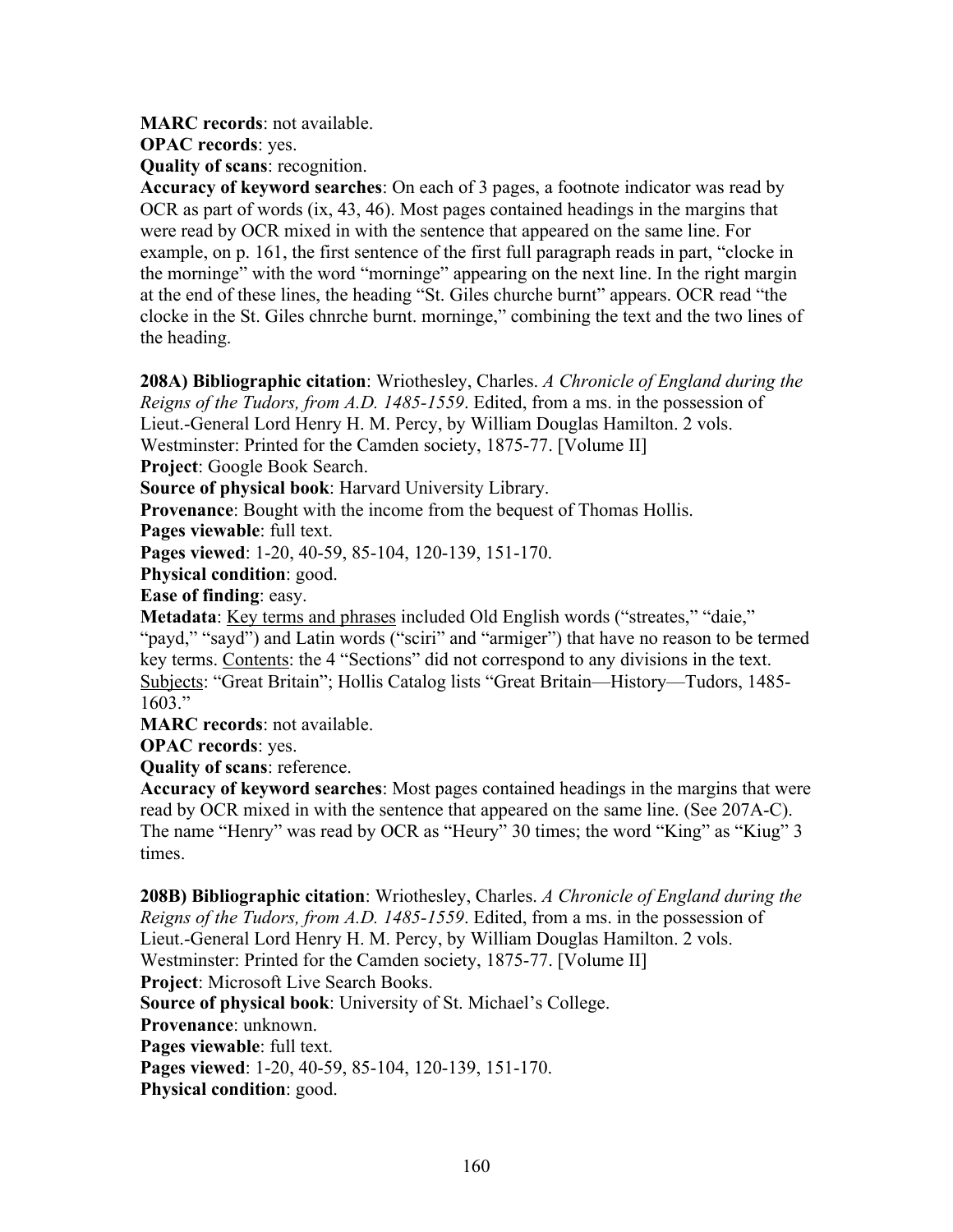**Ease of finding**: easy.

**Metadata**: Pages listed: 184; last page is 170.

**MARC records**: not available.

**OPAC records**: no.

**Quality of scans**: reference. The left side of 2 pages was cut off so that the first words of headings in the margins were obscured.

**Accuracy of keyword searches**: Most pages contained headings in the margins that were read by OCR mixed in with the sentence that appeared on the same line. (See 207A-C).

**208C) Bibliographic citation**: Wriothesley, Charles. *A Chronicle of England during the Reigns of the Tudors, from A.D. 1485-1559*. Edited, from a ms. in the possession of Lieut.-General Lord Henry H. M. Percy, by William Douglas Hamilton. 2 vols.

Westminster: Printed for the Camden society, 1875-77. [Volume II]

**Project**: ACLS Humanities E-Book.

**Source of physical book**: unknown.

**Provenance**: unknown.

**Pages viewable**: full text.

**Pages viewed**: 1-20, 40-59, 85-104, 120-139, 151-170.

**Physical condition**: Markings occurred on one page (90).

**Ease of finding**: easy

**Metadata**: Accurate, comprehensive, derived from MARC.

**MARC records**: not available.

**OPAC records**: yes.

**Quality of scans**: recognition.

**Accuracy of keyword searches**: On each of 2 pages, a footnote indicator was read by OCR as part of words (126, 134). An OCR misreading occurred on p. 3 ("Whitehall" read as "Whitchall.") Most pages contained headings in the margins that were read by OCR mixed in with the sentence that appeared on the same line. (See 207A-C).

**209A) Bibliographic citation**: Cowan, James. *The New Zealand Wars: A History of the Maori Campaigns and the Pioneering Period*. 2 vols. Wellington, New Zealand: W. A. G. Skinner, R.E. Owen, government printer, 1922-23. [Volume I]

**Project**: Microsoft Live Search Books.

**Source of physical book**: University of Toronto Library.

**Provenance**: unknown.

**Pages viewable**: full text.

**Pages viewed**: 6-25, 100-119, 226-245, 337-356, 435-454.

**Physical condition**: Beginning at p. 233 and continuing until the end of the book (p. 459), a vertical crease near the left margin traverses each odd-numbered page. OCR was affected on many of these pages. On 233, for example, the word "Maori" was read by OCR as "M lori"; "original" as "oiginal." On 235, "authority" was read as "uthority." **Ease of finding**: easy.

**Metadata**: Pages listed: 488; last page is 459. Subjects: "New Zealand History"; LC lists "Maori (New Zealand people)" and "New Zealand—History." Contents: the link to Chapter I, p. 1 retrieved a page prior to the title page.

**MARC records**: not available.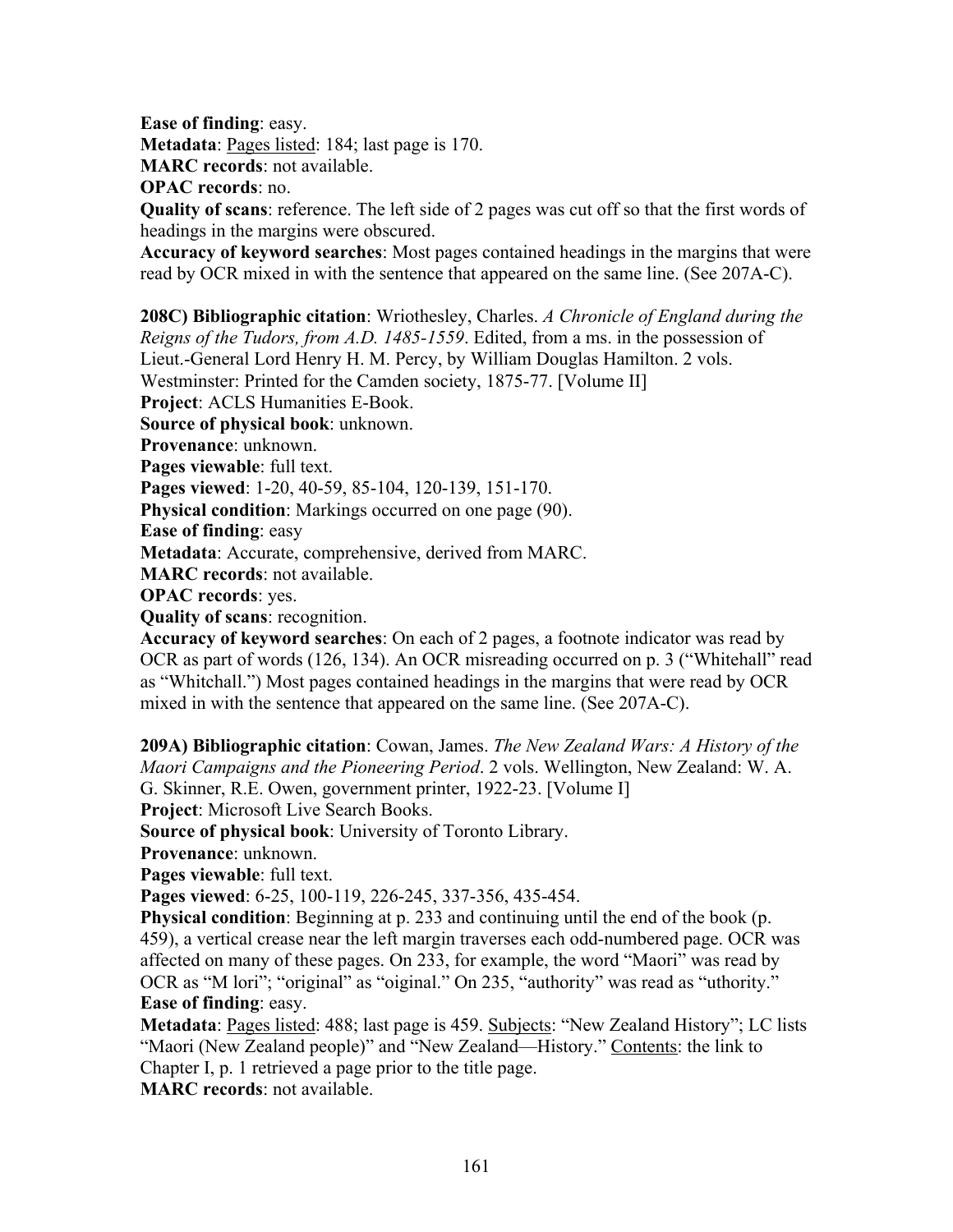# **OPAC records**: no.

**Quality of scans**: poor. In addition to the problem noted above, p. 340 was blurry, but readable, though no word on the page was word searchable. Page 341 was blurry, but readable, and many words on the page were not retrievable through word searches, including all text in the first 9 lines.

**Accuracy of keyword searches**: In addition to the problems noted above, on index p. 454, a number of lines were not read by OCR. OCR misreadings were found on 2 additional pages (13, 108).

**209B) Bibliographic citation**: Cowan, James. *The New Zealand Wars: A History of the Maori Campaigns and the Pioneering Period*. 2 vols. Wellington, New Zealand: W. A. G. Skinner, R.E. Owen, government printer, 1922-23. [Volume I] Note: This was a different edition than that digitized by Microsoft in 209A. Page 13 in the Microsoft version appears on p. 14 in the ACLS version; p. 108 as p. 111; p. 454 as 467. **Project**: ACLS Humanities E-Book.

**Source of physical book**: unknown.

**Provenance**: unknown.

**Pages viewable**: full text.

**Pages viewed**: 6-25, 100-119, 226-245, 337-356, 435-454.

**Physical condition**: 3 pages were smudgy enough for OCR to be affected (111, 235, 355).

**Ease of finding**: easy

**Metadata**: Accurate, comprehensive, derived from MARC.

**MARC records**: not available.

**OPAC records**: yes.

**Quality of scans**: recognition.

**Accuracy of keyword searches**: Other than the problem noted above, words searches retrieved perfectly accurate results.

**210A) Bibliographic citation**: Edward VI, King of England. *Literary Remains of King Edward the Sixth*. Ed. from his autograph manuscripts, with historical notes, and a biographical memoir by John Gough Nichols. 2 vols. London: J. B. Nichols and sons, 1857. [Vol. I]

**Project**: Google Book Search.

**Source of physical book**: Oxford University Library.

**Provenance**: unknown.

**Pages viewable**: full text.

**Pages viewed**: xcv-cxiii, ccl-cclxix, cccxxxii-cccli, 50-69, 170-189.

**Physical condition**: good.

**Ease of finding**: easy.

**Metadata**: **Subjects**: "Great Britain." LC lists "Edward VI, King of England, 1537-1553" and "Great Britain—History—Edward VI, 1547-1553." Key words and phrases included "maue" (an OCR misreading, occurring on 19 pages, of "Ma<sup>ties</sup>", an abbreviation for "Majestie," as in "the Kinges  $Ma<sup>tie</sup>$ "); the Latin words "tuam" and "nihil"; and the Old English word "dyvers."

**MARC records**: not available.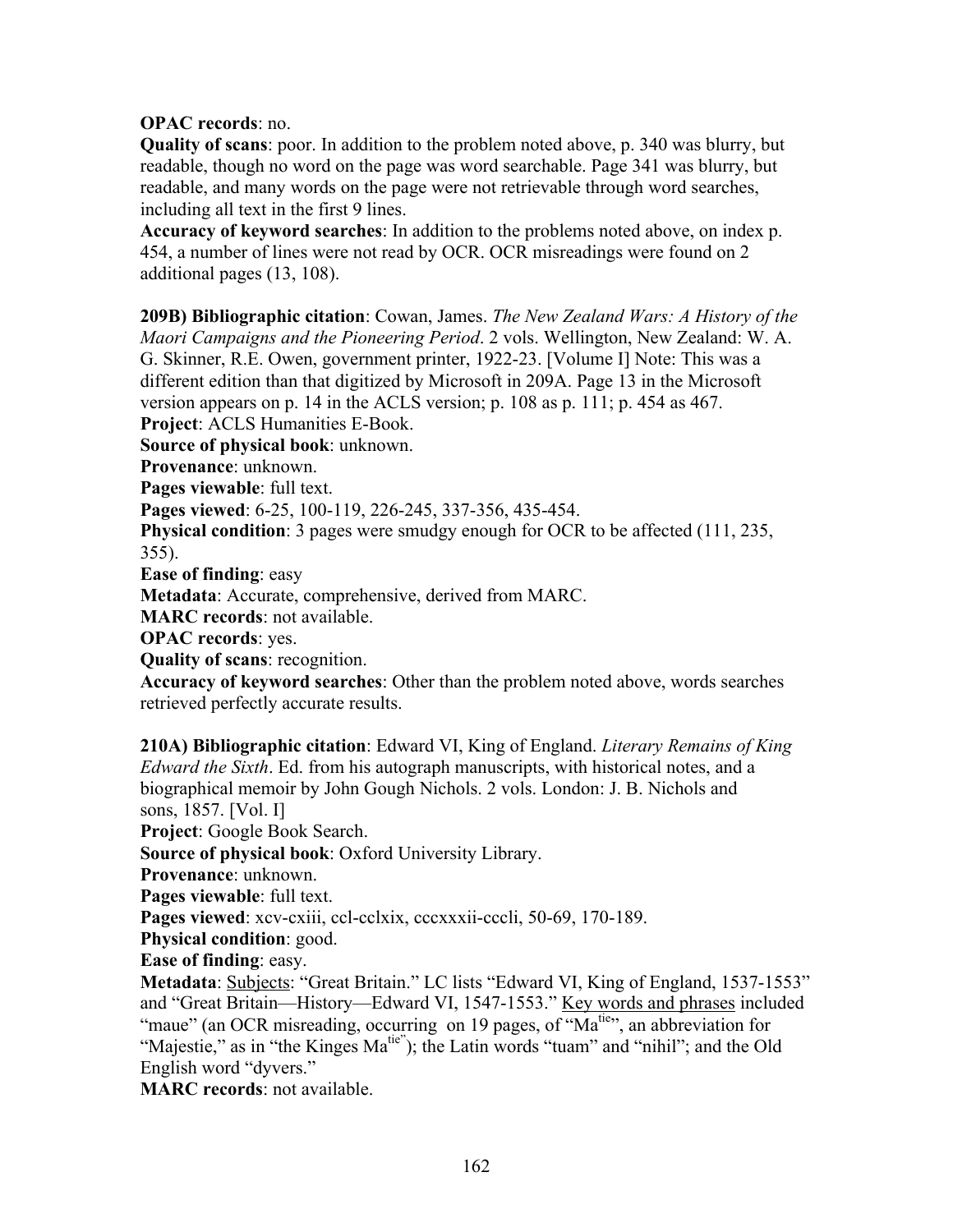# **OPAC records**: no.

**Quality of scans**: poor. <u>Page indicator</u>: The first 310 pages of the volume are paginated in roman numerals. Google's page indicator listings were incorrect for approximately 87 of these pages. For one run of pages beginning with xxxvi, Google's page indicator listings began with page no. 1538, presumably because the date "A.D. 1538" appears at the right corner of the page, even though the page number "xxxvi" is at the left corner. **Accuracy of keyword searches**: Many pages contained headings in the margins. On some pages, these were read by OCR mixed in with the sentence that appeared on the same line (p. cii); on other pages, headings did not interfere (p. cclii). On 3 pages, searches for words in footnotes or near the bottom of the page did not retrieve results, even though the words appeared in the "plain text" version of the pages (pp. cclii, cccxl, 56).

**210B) Bibliographic citation**: Edward VI, King of England. *Literary Remains of King Edward the Sixth*. Ed. from his autograph manuscripts, with historical notes, and a biographical memoir by John Gough Nichols. 2 vols. London: J. B. Nichols and sons, 1857. [Vol. I]

**Project**: ACLS Humanities E-Book.

**Source of physical book**: unknown.

**Provenance**: unknown.

**Pages viewable**: full text.

**Pages viewed**: xcv-cxiii, ccl-cclxix, cccxxxii-cccli, 50-69, 170-189.

**Physical condition**: good.

**Ease of finding**: easy

**Metadata**: Accurate, comprehensive, derived from MARC.

**MARC records**: not available.

**OPAC records**: yes.

**Quality of scans**: recognition.

**Accuracy of keyword searches**: Many pages contained headings in the margins. On these pages the headings were read by OCR mixed in with the sentence that appeared on the same line (pp. cii, cclii). On one page, a name in a footnote was misread by OCR (175). On one page, lettering in a Gothic font resulted in words misread by OCR (179).

**211A) Bibliographic citation**: Forbes, Anna. *Insulinde: Experiences of a Naturalist's Wife in the Eastern Archipelago*. Edinburgh: W. Blackwood and sons, 1887.

**Project**: Google Book Search. **Source of physical book**: New York Public Libraries. Research Libraries.

**Provenance**: unknown.

**Pages viewable**: full text.

**Pages viewed**: 2-21, 72-91, 142-161, 212-231, 282-301.

**Physical condition**: good.

**Ease of finding**: easy.

**Metadata**: **Subjects**: "Malay Archipelago" and "Indonesia"; LC lists "Malay Archipelago—Description and travel." Key words and phrases included "Fcap," "Crown 8vo," and "LL.D." (terms used repeatedly in the publisher's list of books included at the end of the volume); "verandah" (part of the house the author mentions at times, but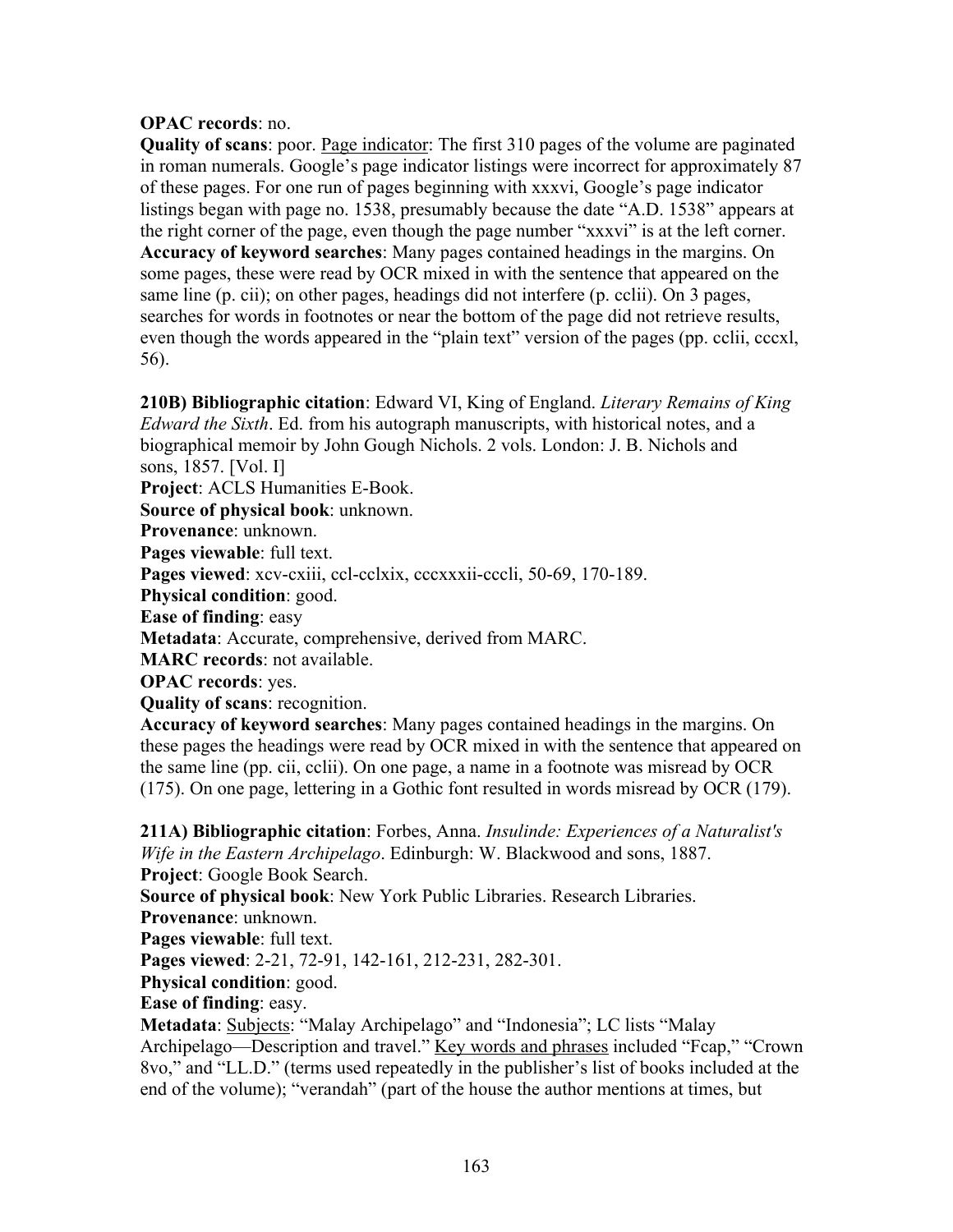certainly not a "key term"); "trassi" (2 occurrences—a name for mashed fish used in stews; again, not a "key term").

**MARC records**: not available.

**OPAC records**: no.

**Quality of scans**: poor. 9 pages (15, 144, 153, 160, 215, 218, 221, 231, 288) were not read by OCR, so word searches for those pages were not available. **Accuracy of keyword searches**: see above.

**211B) Bibliographic citation**: Forbes, Anna. *Insulinde: Experiences of a Naturalist's Wife in the Eastern Archipelago*. Edinburgh: W. Blackwood and sons, 1887. **Project**: ACLS Humanities E-Book. **Source of physical book**: unknown. **Provenance**: unknown. **Pages viewable**: full text. **Pages viewed**: 2-21, 72-91, 142-161, 212-231, 282-301. **Physical condition**: good. **Ease of finding**: easy **Metadata**: Accurate, comprehensive, derived from MARC. **MARC records**: not available. **OPAC records**: yes. **Quality of scans**: archival. **Accuracy of keyword searches**: All searches retrieved accurate results.

**212A) Bibliographic citation**: Sabbadini, Remigio. *Storia del ciceronianismo e di altre questioni letterarie nell' età della rinascenza*. Torino: Ermanno Loescher, 1885. **Project**: Google Book Search. **Source of physical book**: Oxford University. **Provenance**: unknown. **Pages viewable**: full text. **Pages viewed**: 2-21, 30-49, 58-77, 86-105, 114-133. **Physical condition**: good. **Ease of finding**: easy. **Metadata**: minimal. **MARC records**: not available. **OPAC records**: yes. **Quality of scans**: recognition. **Accuracy of keyword searches**: OCR misreadings of italicized words occurred on 3

pages (2, 4, 117). Word searches for last footnote on the page were not accurate on 7 pages (10, 37, 39, 58, 93, 95, 115), even though the footnote appeared in the "plain text" mode.

**212B) Bibliographic citation**: Sabbadini, Remigio. *Storia del ciceronianismo e di altre questioni letterarie nell' età della rinascenza*. Torino: Ermanno Loescher, 1885. **Project**: ACLS Humanities E-Book. **Source of physical book**: unknown.

**Provenance**: unknown.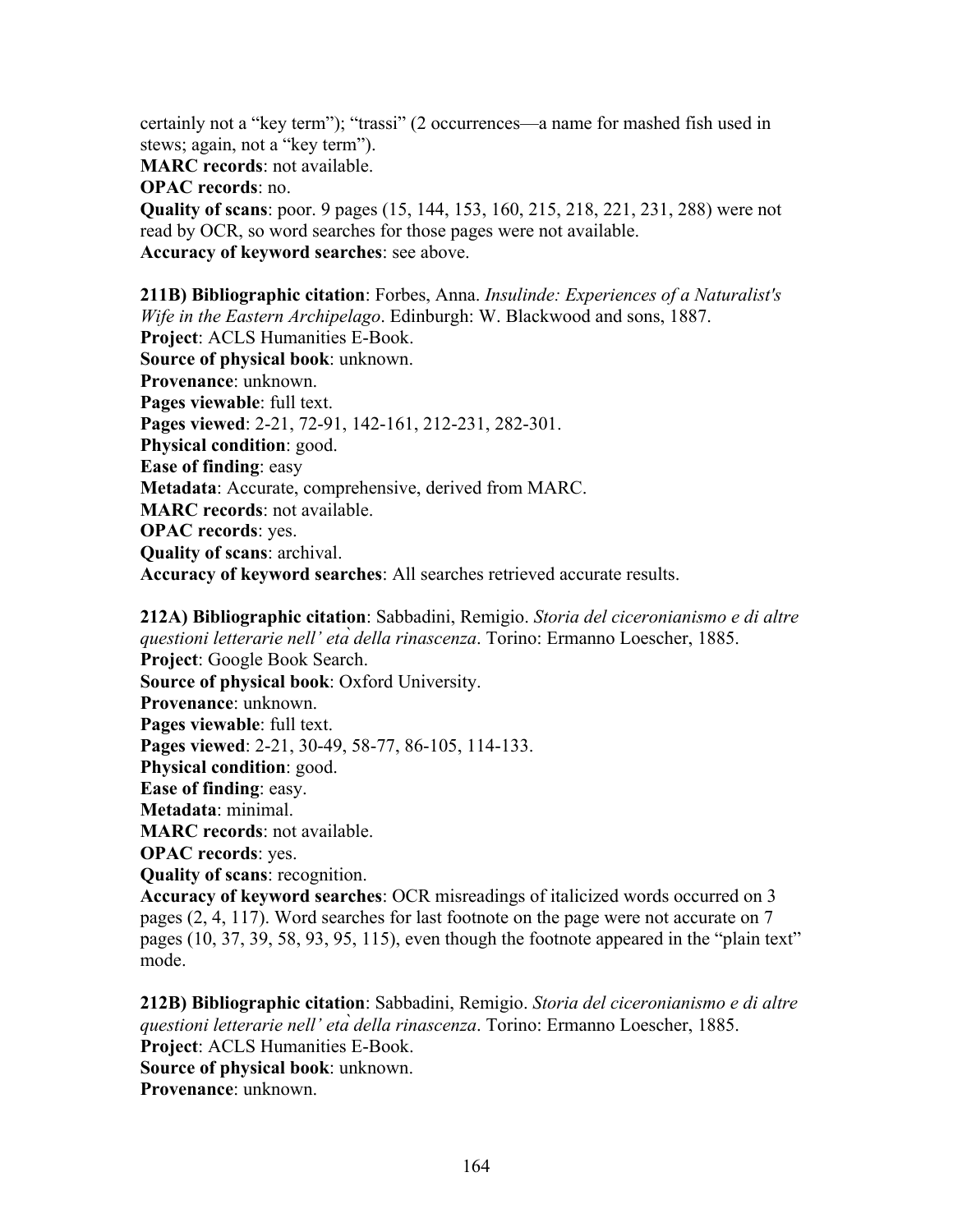**Pages viewable**: full text. **Pages viewed**: 2-21, 30-49, 58-77, 86-105, 114-133. **Physical condition**: 14 pages were light with broken letters that resulted in OCR misreadings (2, 5, 10, 11, 13, 14, 17, 19, 32, 33, 36, 77, 123, 132). **Ease of finding**: easy **Metadata**: Accurate, comprehensive, derived from MARC. **MARC records**: not available. **OPAC records**: yes. **Quality of scans**: reference. **Accuracy of keyword searches**: see above.

**213A) Bibliographic citation**: Wallace, Malcolm William. *The Life of Sir Philip Sidney*.

Cambridge: University Press, 1915.

**Project**: Microsoft Live Search Books.

**Source of physical book**: University of Toronto Library.

**Provenance**: unknown.

**Pages viewable**: full text.

**Pages viewed**: 1-20, 88-107, 220-239, 303-322, 380-399.

**Physical condition**: Minor markings occurred on p. 238, but these did not affect OCR. **Ease of finding**: easy.

**Metadata**: Pages listed: 446; LC lists "vii, 428 p."

**MARC records**: not available.

**OPAC records**: no.

**Quality of scans**: reference. Ghosting of letters occurred on 2 pages (101, 105), but all words were readable, and OCR was not affected.

**Accuracy of keyword searches**: On 18 pages (2, 5-7, 10, 13, 17, 19, 88, 97, 222, 224, 233, 304, 308, 381, 387, 397), no words from one or more footnotes were retrieved through word searches. On one page (390), no words from 14 lines of text in French were retrieved through word searches. OCR misreadings of italicized words in footnotes occurred on 2 pages (16, 318).

**213B) Bibliographic citation**: Wallace, Malcolm William. *The Life of Sir Philip Sidney*.

Cambridge: University Press, 1915.

**Project**: ACLS Humanities E-Book.

**Source of physical book**: unknown.

**Provenance**: unknown.

**Pages viewable**: full text.

**Pages viewed**: 1-20, 88-107, 220-239, 303-322, 380-399.

**Physical condition**: good.

**Ease of finding**: easy

**Metadata**: Accurate, comprehensive, derived from MARC.

**MARC records**: not available.

**OPAC records**: yes.

**Quality of scans**: reference.

**Accuracy of keyword searches**: Because footnote indicators in the text occurred before periods at the end of sentences rather than after, OCR read the footnote indicator as part